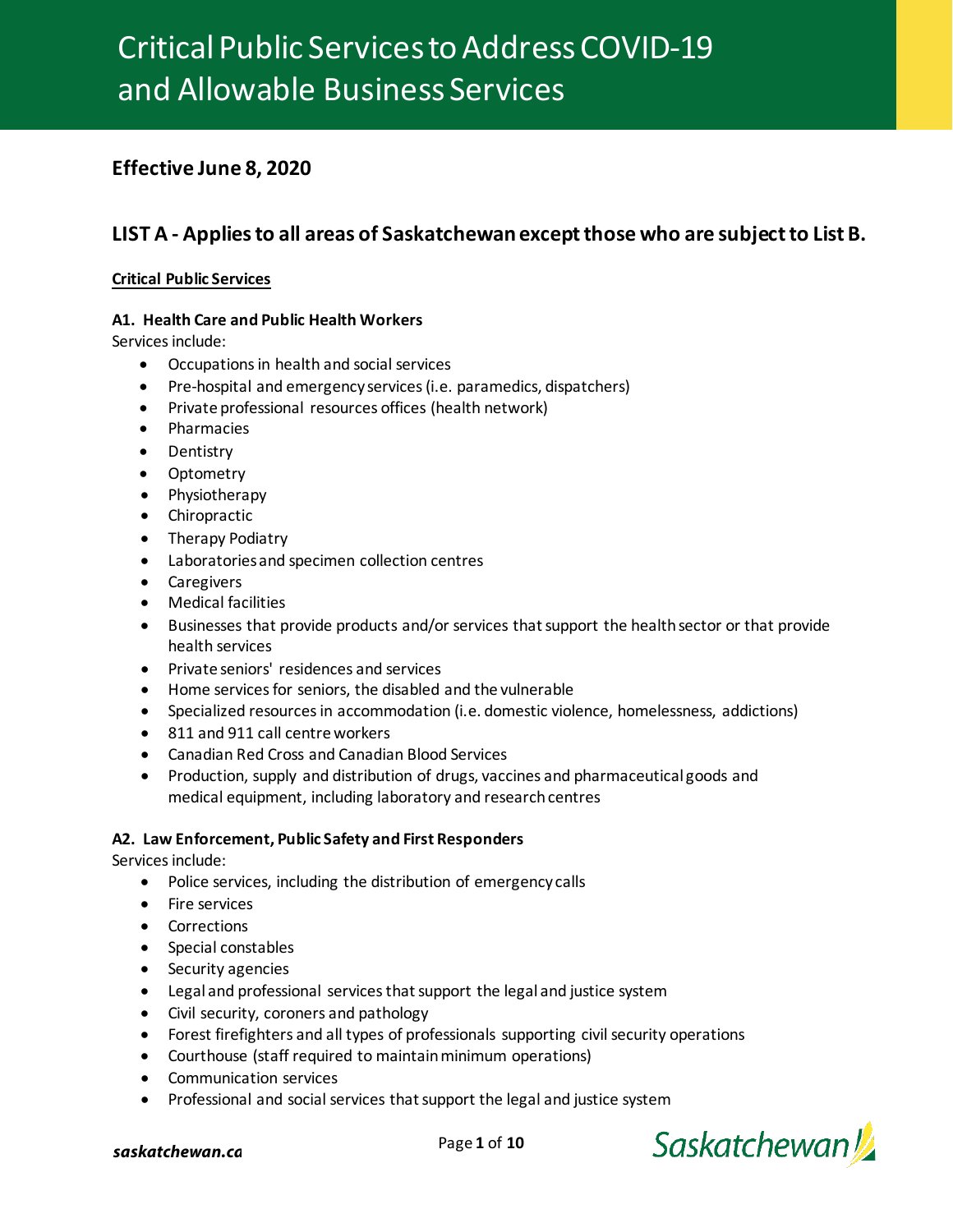- 911 call centre workers
- Hazardous material responders from government and the private sector
- Workers, including contracted vendors, who maintain digital infrastructure supporting law enforcement and emergency service options
- Emergency planning coordination, management and responders
- Administrative tribunals, boards and hearings
- Fire alarm / sprinkler services

### **A3. Government and Community Services**

Services include:

- Educators and support staff for emergency child care
- Online higher education
- Training related to jobs and critical public services
- Providers of goods and services for vulnerable citizens
- Food inspection
- Waste collection, disposal and recycling
- Air ambulance, STARS
- Suicide prevention services
- Support services for victims of domestic violence
- Income security and social security
- All utilities (i.e. power, gas, water/wastewater, telephone) and service providers
- Resources deemed essential by the municipalities (i.e. administration, public workers, etc.)
- Animal shelters
- Veterinary services and animal care (including animal grooming and boarding services)
- Funeral homes, cremation and cemeteries
- Asset management services

### **Allowable Business Services**

### **A4. Production, Processing and Manufacturing and the Supporting Supply**

Chains Services include:

- Production, processing and supply chains of the mining sector
- Production, processing and supply chains of the forestry sector
- Production, processing and supply chains of the energy and oil and gassectors
- Production, processing and supply chains of the agriculture sector
- Production, processing and supply chains of the manufacturing sector
- Businesses, facilities and services that support and carry-out the two-way movement of essential goods within integrated North American and Global supply chains

### **A5. Transportation and Logistics**

- Public transport and transport of people
- Airports and any associated maintenance workers
- Transport, storage and distribution of goods
- Road construction and maintenance
- Service stations and mechanical repair of motor vehicles, trucks and specialized equipment for industries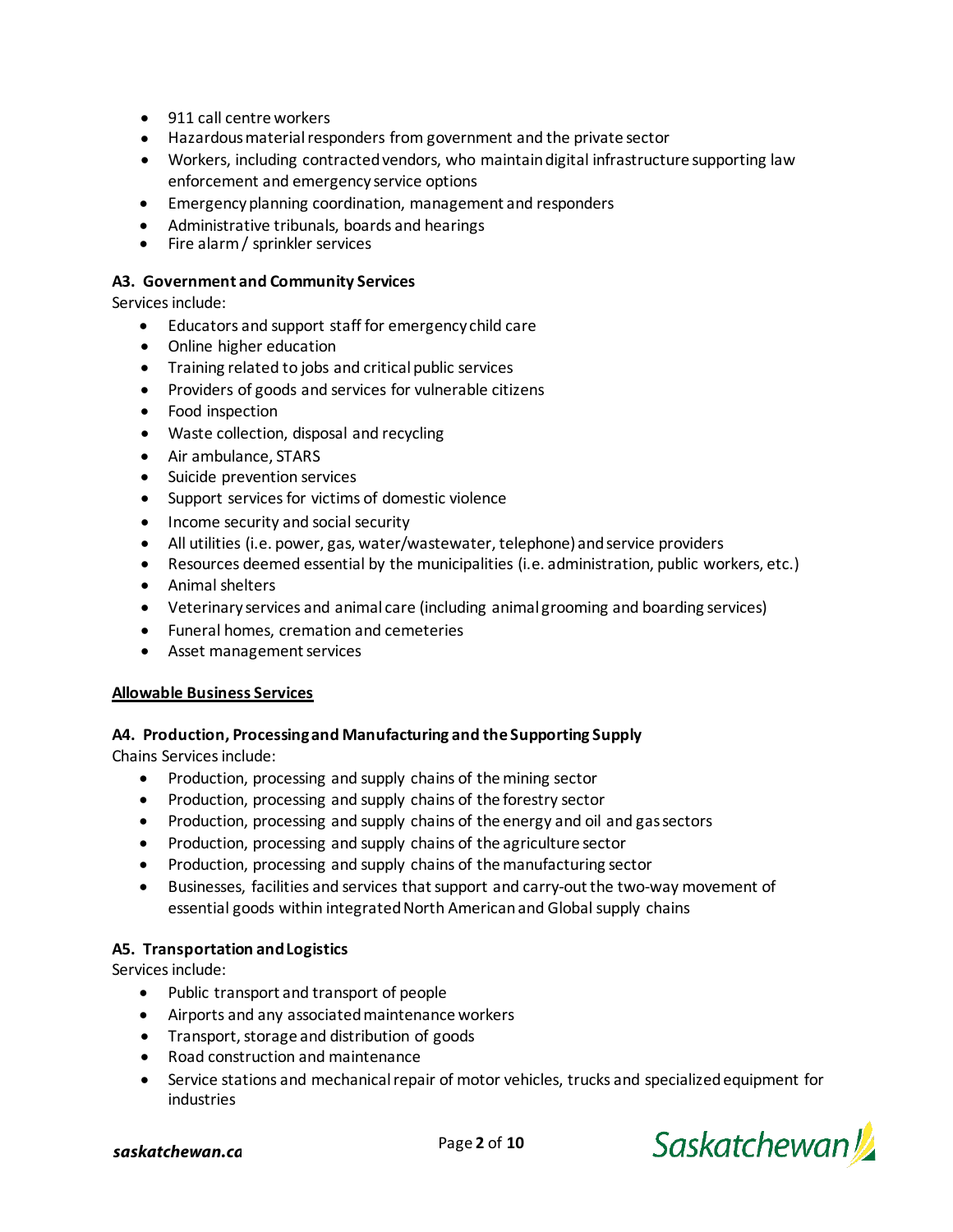- Taxis, ridesharing and paratransit services
- Postal, courier and parcel delivery services
- Businesses engaged in or supporting the operation, maintenance and repair of critical infrastructure (i.e. railways, dams, bridges, highways, erosion control structures,etc.)

### **A6. Media and Telecommunication**

Services Include:

- Telecommunications (network and equipment)
- Cable distributors
- Information Communication Technology
- Nationalmedia
- Local media

### **A7. Construction Including Maintenance and Repair**

Services include:

- Construction firms
- Services performed by trades people, residential and commercial installation services and landscaping services
- Rental equipment
- Building maintenance, repair and housekeeping
- Building inspection services

### **A8. Retail Services**

- Grocery and other food stores (except open prepared self-serve food products)
- Pharmacies
- Convenience stores (except open prepared self-serve food products)
- Hardware, home supply and appliance stores
- Garden centres, greenhouses and landscape retailers
- Restaurants (at 50 percent of maximum capacity and in accordance with the guidelines in the Re-Open Saskatchewan Plan found on the Government of Saskatchewan website: Saskatchewan.ca)
- Bars, lounges, and night clubs (at 50 percent of maximum capacity and in accordance with the guidelines in the Re-Open Saskatchewan Plan found on the Government of Saskatchewan website: Saskatchewan.ca)
- Soup kitchens, not for profit kitchens and religious kitchens
- Hotels, motels, shared rental units and similar facilities, including student residences
- Cleaners, drycleaners and laundromats
- Medical supplies and services
- Pet food stores and supplies
- Movers
- Work equipment (safety and protection)
- Automotive dealers, auto repair and autobody shops
- Stores selling beer, wine, liquor or cannabis products
- Gas stations (except open prepared self-serve food products), diesel, propane and heating fuel providers
- Businesses that supply office products and services
- Rental and leasing services



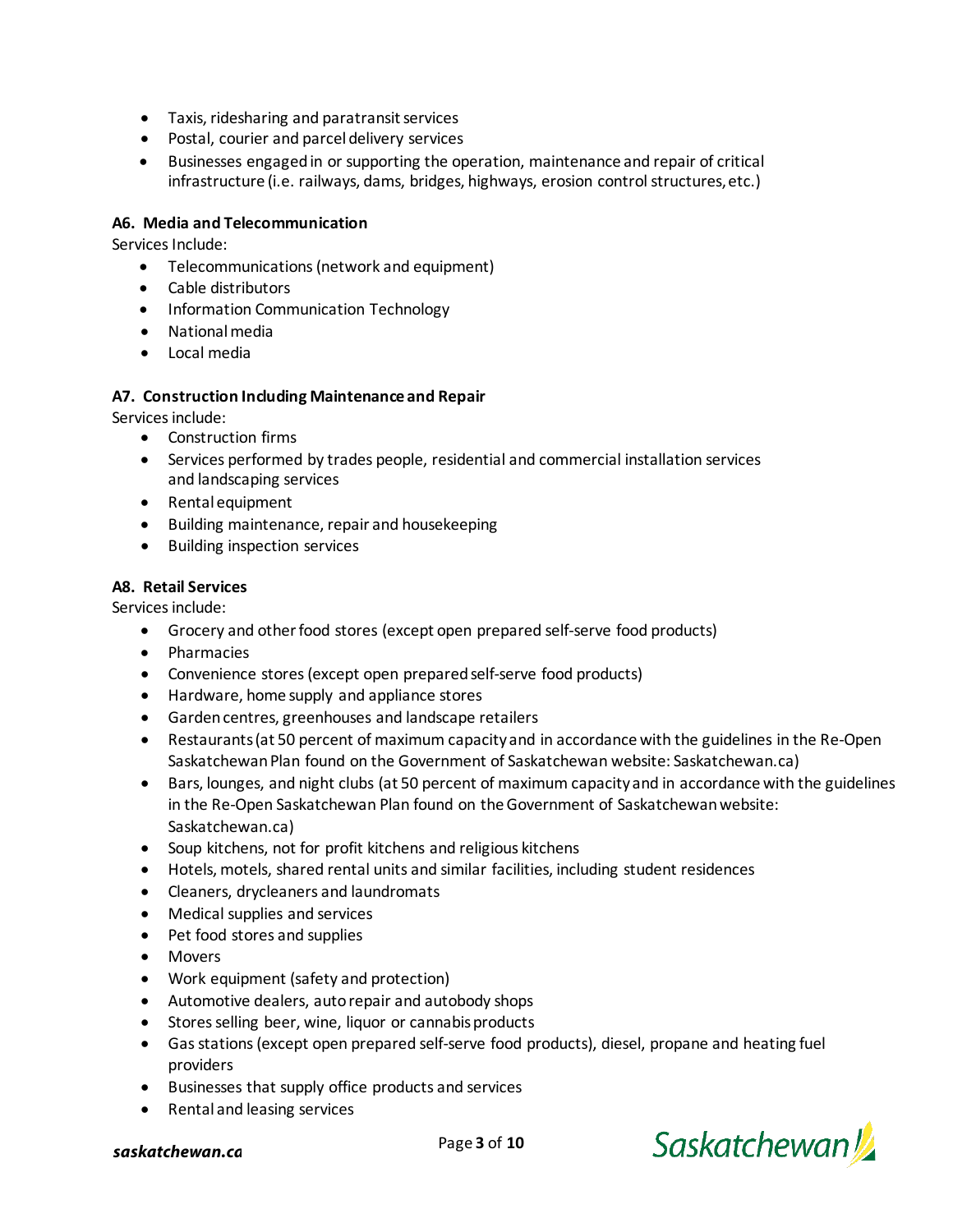- Professional services including lawyers and para-legals, engineers and translators
- Land registration services, real estate agent and real estate appraisal services
- Businesses providing security services including private security guards, monitoring or surveillance equipment and services
- Businesses providing staffing services, including temporaryhelp
- Mobile, billboard and electronic sign services
- Pesticide applicators and exterminators
- Clothing stores
- Shoe stores
- Flower shops
- Sporting good/adventure stores
- Vaping supply stores (except for sampling)
- Boats, ATV, RV and snowmobile dealers
- Gift, book and stationery stores
- Toy stores
- Music, electronic and entertainment stores
- Pawn shops
- Marinas
- Travel agencies
- Gyms and fitness facilities accordance with the guidelines in the Re-Open Saskatchewan Plan found on the Government of Saskatchewan website: Saskatchewan.ca

### **A9. Banking and Financial Services**

Services Include:

- Financial services
- Insurance services
- Payroll services
- Accounting services
- Financial market services

### **A10. Golf Courses and Other Outdoor Recreational Pursuits**

• Golf courses and other outdoor individual recreation pursuits in accordance with the guidelines in the Re-Open Saskatchewan Plan found on the Government of Saskatchewan website: Saskatchewan.ca

### **A11. Drive-In Theatres**

• Drive-In Theatres in accordance with the guidelines in the Re-Open Saskatchewan Plan found on the Government of Saskatchewan website: Saskatchewan.ca

### **A12. Personal Services**

- Hairdresser/barber
- Registered massage therapist
- Acupuncturist
- Acupressurist
- esthetician;
- tattoo artist;
- make-up application;

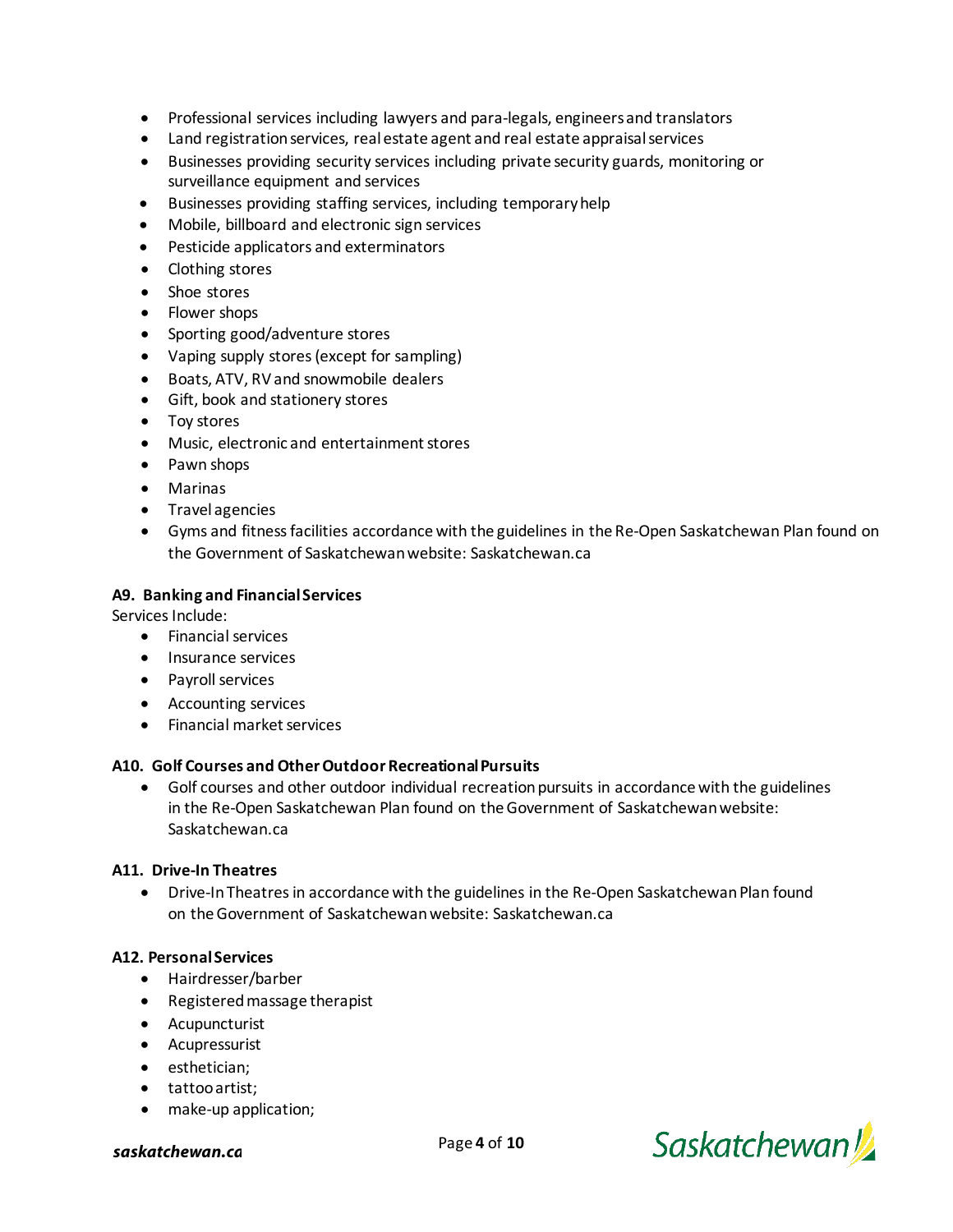- electrologist;
- manicurist;
- pedicurist;
- sun tanning parlour;
- facilities in which body piercing, bone grafting or scarification services are provided; and
- other personal service facilities.

### **A13. Shopping Malls**

- Shopping malls and their retail tenants
- Food courts (at 50 percent of maximum capacity and in accordance with the guidelines in the Re-Open Saskatchewan Plan found on the Government of Saskatchewan website: Saskatchewan.ca).

### **A14. Public Markets and Farmers Markets**

• Public markets and farmers markets in accordance with the guidelines in the Re-Open Saskatchewan Plan found on the Government of Saskatchewan website: Saskatchewan.ca

### **A15. Campgrounds**

- Long-term campsites with self-supporting infrastructure (sewer and water) in private campgrounds and regional parks.
- Campgrounds in accordance with the guidelines in the Re-Open Saskatchewan Plan found on the Government of Saskatchewan website:Saskatchewan.ca.

#### **A16. Outfitters**

• Licensed Saskatchewan outfitters operating in accordance with the guidelines of the Re-Open Saskatchewan Plan found on the Government of Saskatchewan website: Saskatchewan.ca.

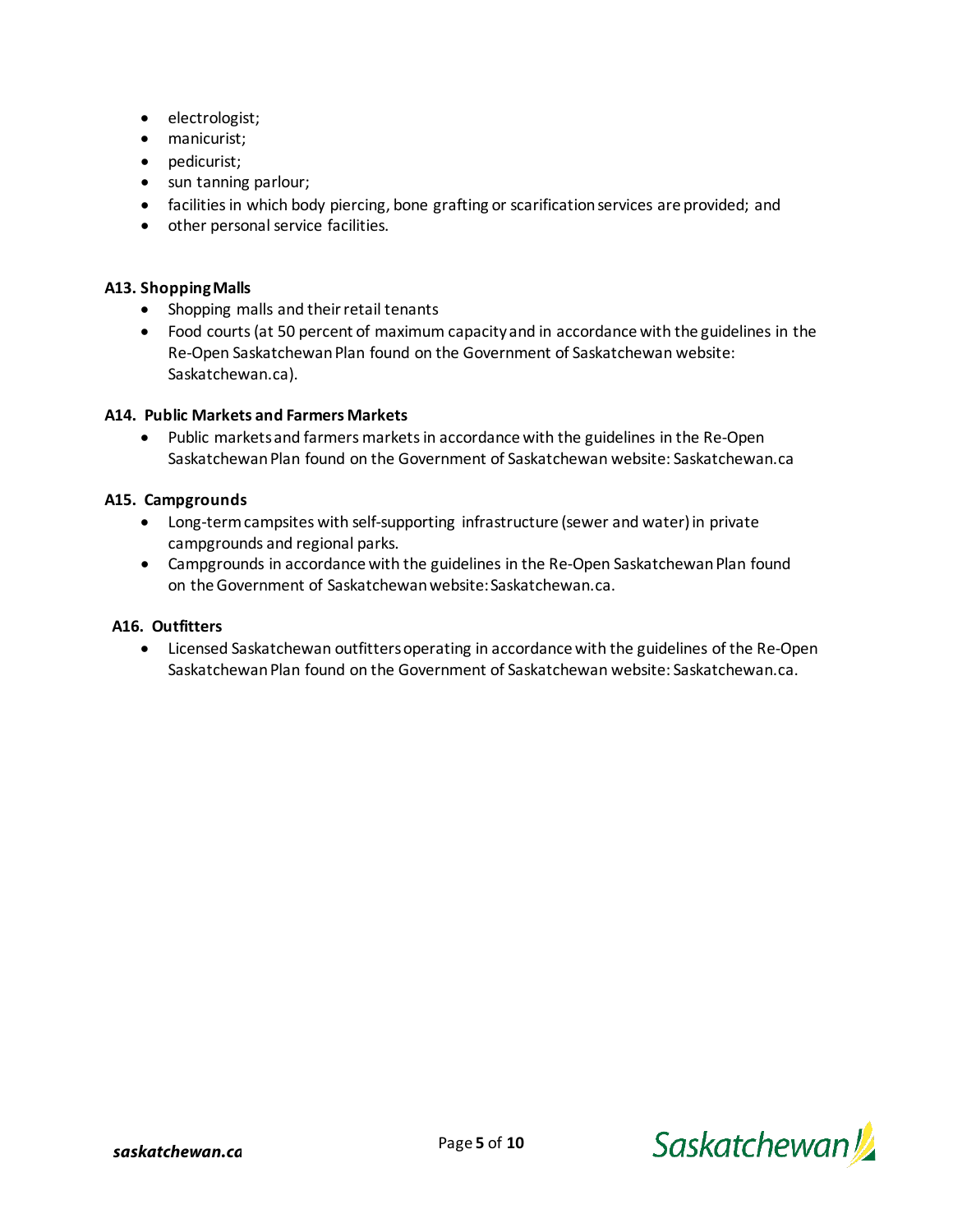# **LIST B - Applies to the Northwest Region of Saskatchewan as defined in the Public Health Order effective June 8, 2020**

## **Critical Public Services**

### **B1. Health Care and Public Health Workers**

Services include:

- Occupations in health and social services
- Pre-hospital and emergency services (i.e. paramedics, dispatchers)
- Private professional resources offices (health network)
- Pharmacies
- Dentistry
- Optometry
- Physiotherapy
- Chiropractic
- Therapy Podiatry
- Laboratories and specimen collection centres
- Caregivers
- Medical facilities
- Businesses that provide products and/or services that support the health sector or that provide health services
- Private seniors' residences and services
- Home services for seniors, the disabled and the vulnerable
- Specialized resources in accommodation (i.e. domestic violence, homelessness, addictions)
- 811 and 911 call centre workers
- Canadian Red Cross and Canadian Blood Services
- Production, supply and distribution of drugs, vaccines and pharmaceutical goods and medical equipment, including laboratory and research centres

### **B2. Law Enforcement, Public Safety and First Responders**

- Police services, including the distribution of emergency calls
- Fire services
- Corrections
- Special constables
- Security agencies
- Legal and professional services that support the legal and justice system
- Civil security, coroners and pathology
- Forest firefighters and all types of professionals supporting civil security operations
- Courthouse (staff required to maintain minimum operations)
- Communication services
- Professional and social services that support the legal and justice system
- 911 call centre workers
- Hazardous material responders from government and the private sector
- Workers, including contracted vendors, who maintain digital infrastructure supporting law enforcement and emergency service options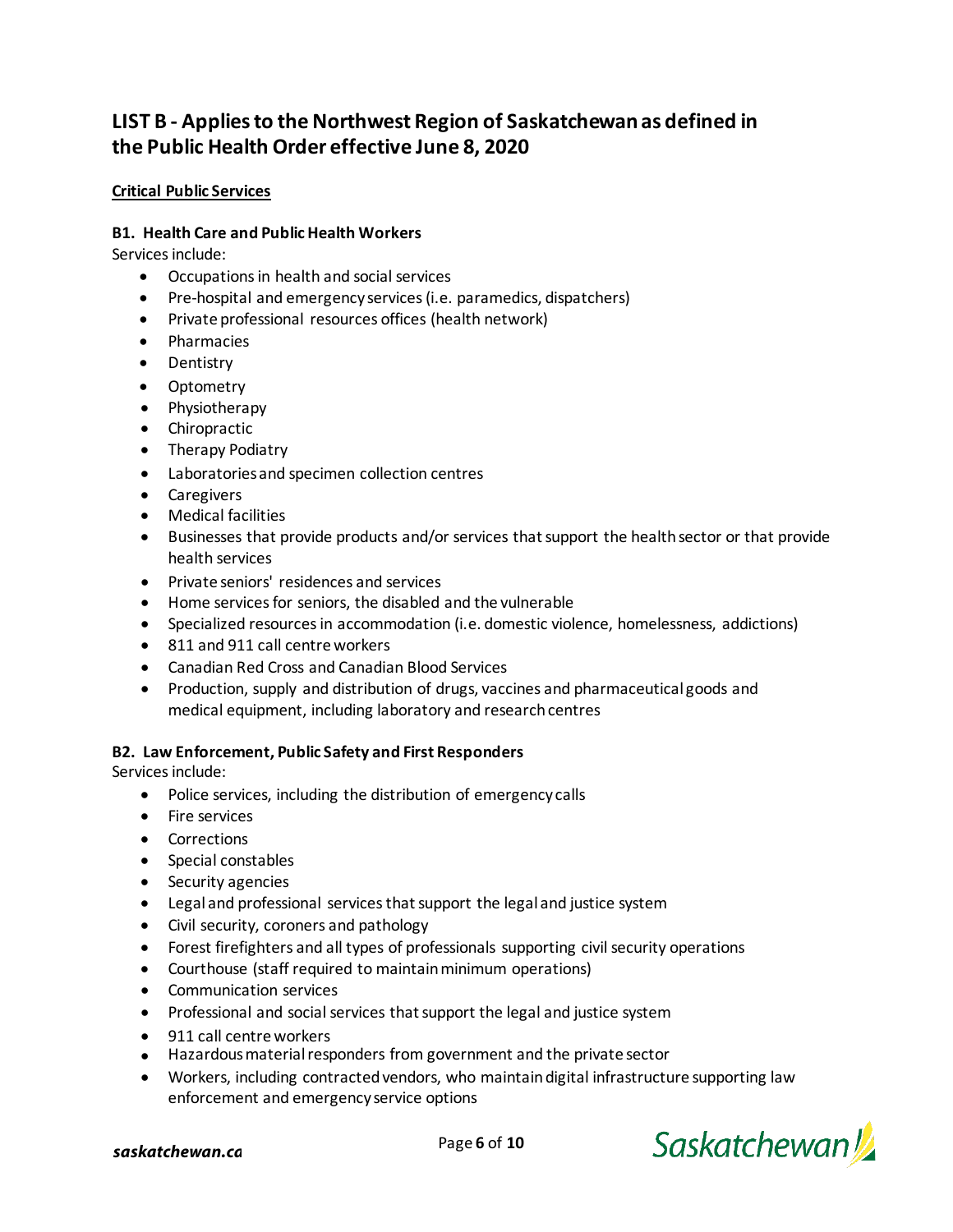- Emergency planning coordination, management and responders
- Administrative tribunals, boards and hearings
- Fire alarm / sprinkler services

### **B3. Government and Community Services**

Services include:

- Educators and support staff for emergency child care
- Online higher education
- Training related to jobs and critical public services
- Providers of goods and services for vulnerable citizens
- Food inspection
- Waste collection, disposal and recycling
- Air ambulance, STARS
- Suicide prevention services
- Support services for victims of domestic violence
- Income security and social security
- All utilities (i.e. power, gas, water/wastewater, telephone) and service providers
- Resources deemed essential by the municipalities (i.e. administration, public workers, etc.)
- Animal shelters
- Veterinary services and animal care (including animal grooming and boarding services)
- Funeral homes, cremation and cemeteries
- Asset management services

### **Allowable Business Services**

### **B4. Production, Processing and Manufacturing and the Supporting Supply**

Chains Services include:

- Production, processing and supply chains of the mining sector
- Production, processing and supply chains of the forestry sector
- Production, processing and supply chains of the energy and oil and gassectors
- Production, processing and supply chains of the agriculture sector
- Production, processing and supply chains of the manufacturing sector
- Businesses, facilities and services that support and carry-out the two-way movement of essential goods within integrated North American and Global supply chains

### **B5. Transportation and Logistics**

- Public transport and transport of people
- Airports and any associated maintenance workers
- Transport, storage and distribution of goods
- Road construction and maintenance
- Service stations and mechanical repair of motor vehicles, trucks and specialized equipment for industries
- Taxis, ridesharing and paratransit services
- Postal, courier and parcel delivery services
- Businesses engaged in or supporting the operation, maintenance and repair of critical infrastructure (i.e. railways, dams, bridges, highways, erosion control structures,etc.)

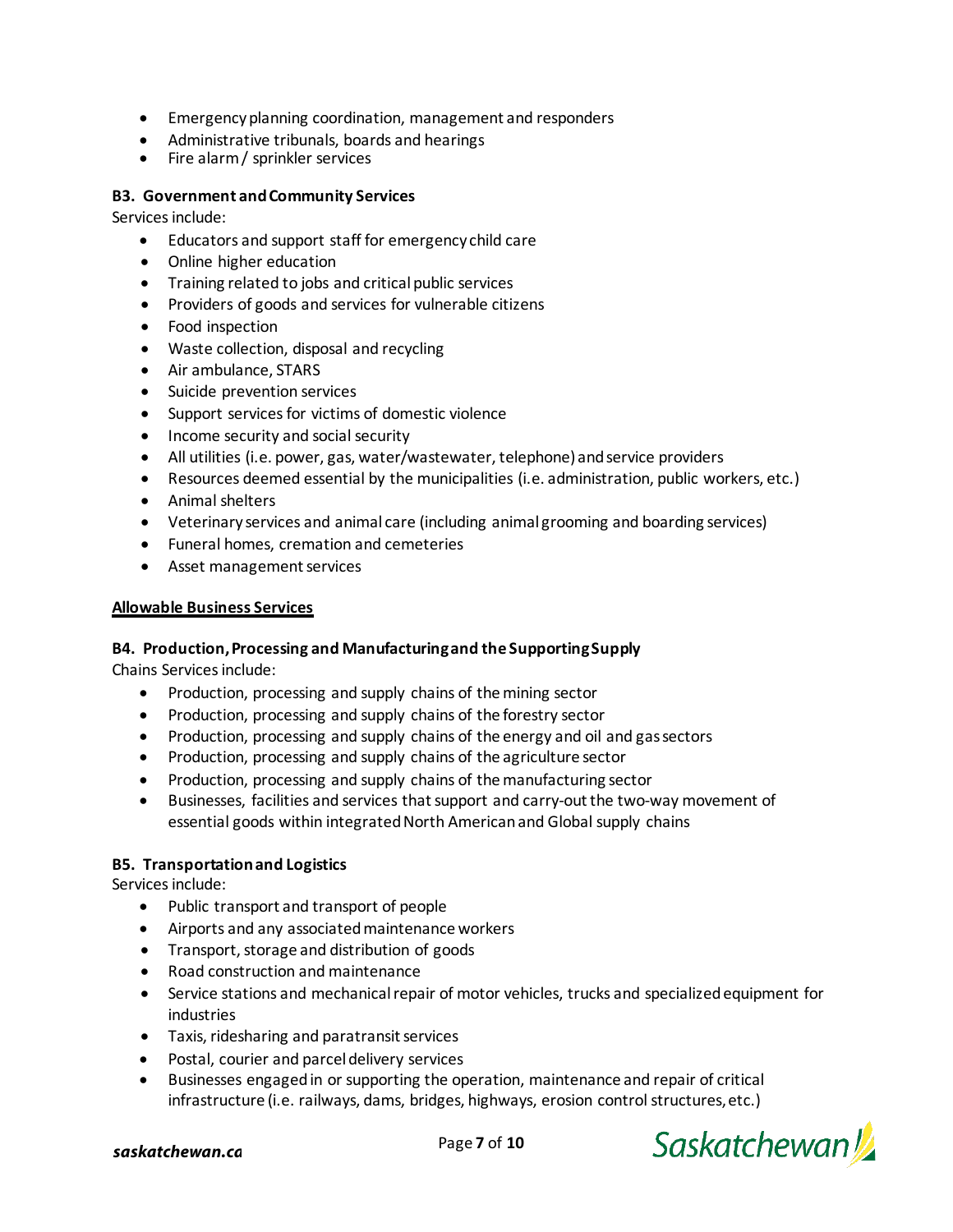### **B6. Media and Telecommunication**

Services Include:

- Telecommunications (network and equipment)
- Cable distributors
- Information Communication Technology
- Nationalmedia
- Local media

### **B7. Construction Including Maintenance and Repair**

Services include:

- Construction firms
- Services performed by trades people, residential and commercial installation services and landscaping services
- Rental equipment
- Building maintenance, repair and housekeeping
- Building inspection services

### **B8. Retail Services**

These services:

- Grocery and other food stores (except open prepared self-serve food products)
- Pharmacies
- Convenience stores (except open prepared self-serve food products)
- Hardware, home supply and appliance stores
- Garden centres, greenhouses and landscape retailers
- Restaurants (take out, delivery, or drive-thru only)
- Bars, lounges, and night clubs (take out or delivery of alcohol and food products only)
- Soup kitchens, not for profit kitchens and religious kitchens
- Hotels, motels, shared rental units and similar facilities, including student residences
- Cleaners, drycleaners and laundromats
- Medical supplies and services
- Pet food stores and supplies
- Movers
- Work equipment (safety and protection)
- Automotive dealers, auto repair and autobody shops
- Stores selling beer, wine, liquor or cannabis products
- Gas stations (except open prepared self-serve food products), diesel, propane and heating fuel providers
- Businesses that supply office products and services
- Rental and leasing services
- Professional services including lawyers and para-legals, engineers and translators
- Land registration services, real estate agent and real estate appraisalservices
- Businesses providing security services including private security guards, monitoring or surveillance equipment and services
- Businesses providing staffing services, including temporaryhelp
- Mobile, billboard and electronic sign services
- Pesticide applicators and exterminators



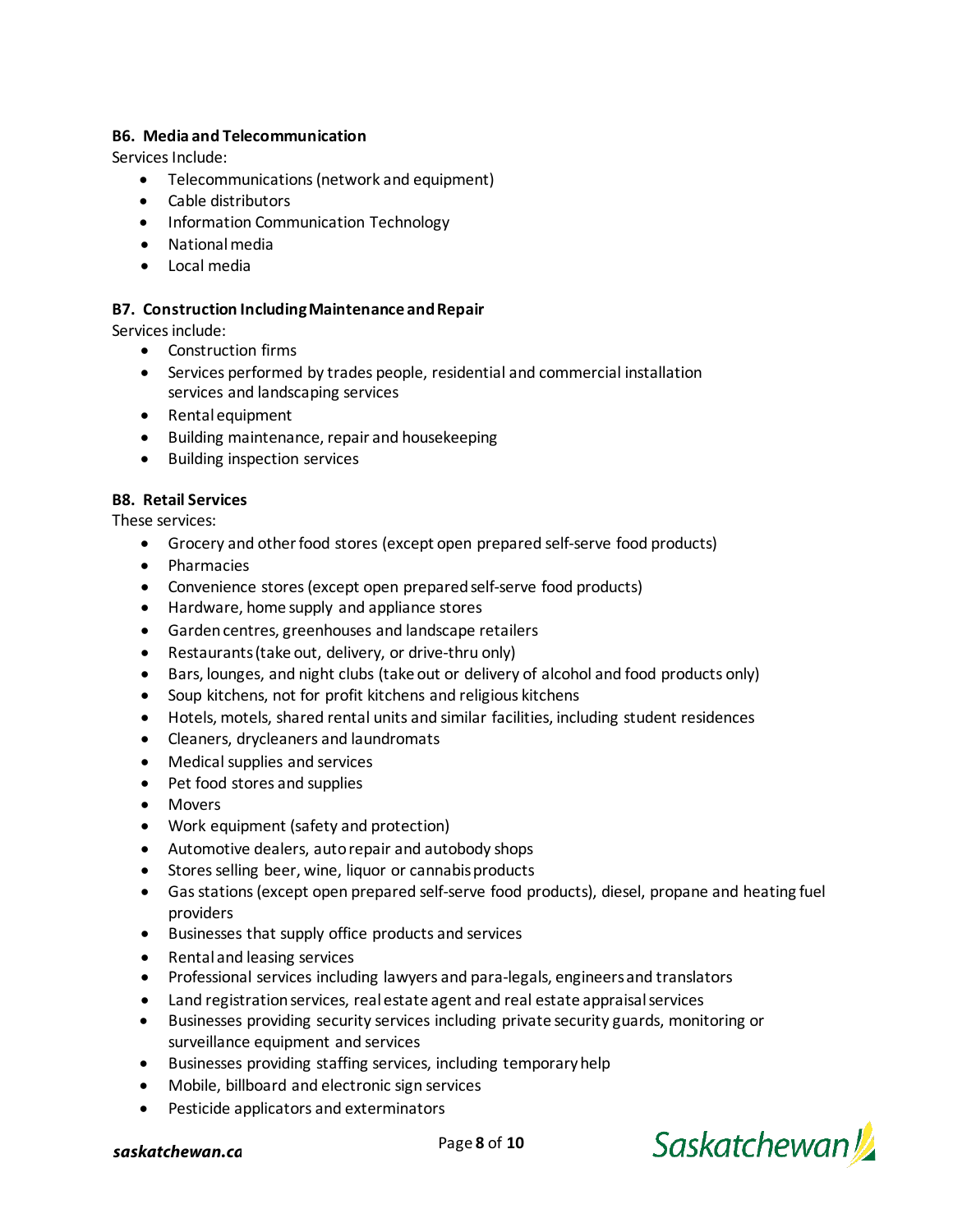- Clothing stores
- Shoe stores
- Flower shops
- Sporting good/adventure stores
- Vaping supply stores (except for sampling)
- Boats, ATV, RV and snowmobile dealers
- Gift, book and stationery stores
- Toy stores
- Music, electronic and entertainment stores
- Pawn shops
- Marinas
- Travel agencies

### **B9. Banking and Financial Services**

Services Include:

- Financial services
- Insurance services
- Payroll services
- Accounting services
- Financial market services

### **B10. Golf Courses and Other Outdoor Recreational**

• Golf courses and other outdoor individual recreation pursuits in accordance with the guidelines in the Re-Open Saskatchewan Plan found on the Government of Saskatchewan website: Saskatchewan.ca

### **B11. Drive-In Theatres**

• Drive-In Theatres in accordance with the guidelines in the Re-Open Saskatchewan Plan found on the Government of Saskatchewan website: Saskatchewan.ca

### **B12. Personal Services**

- Hairdresser/barber
- Registered massage therapist
- Acupuncturist
- Acupressurist

### **B13. Shopping Malls**

- Shopping malls and their retail tenants
- Food courts (take out and delivery only).

#### **B14. Public Markets and Farmers Markets**

• Public markets and farmers markets in accordance with the guidelines in the Re-Open Saskatchewan Plan found on the Government of Saskatchewan website: Saskatchewan.ca

#### **B15. Campgrounds**

• Long-term campsites with self-supporting infrastructure (sewer and water) in private campgrounds and regional parks.